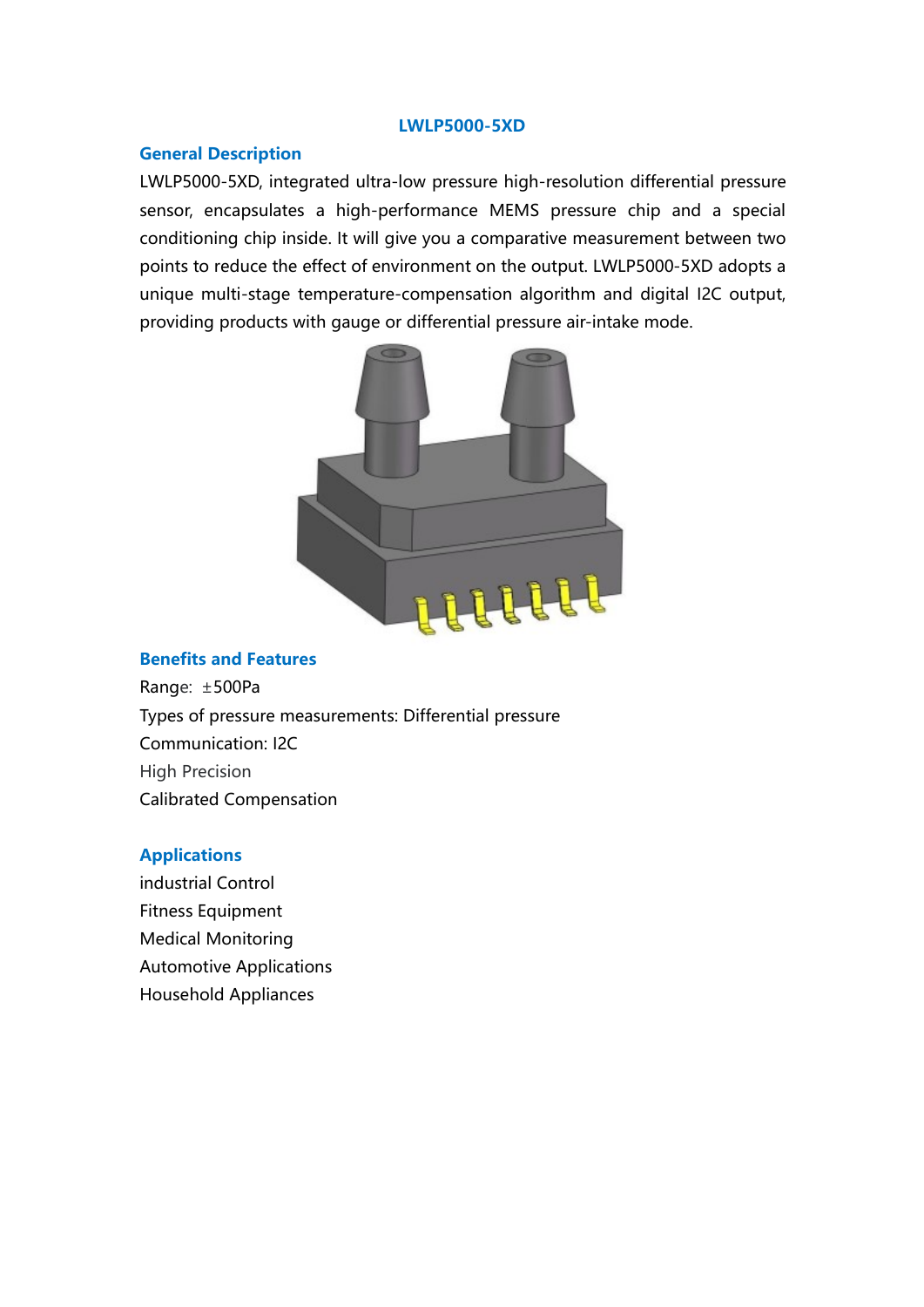| 1. Performance parameters                                                                                          |              |                      |            |                     |                 |
|--------------------------------------------------------------------------------------------------------------------|--------------|----------------------|------------|---------------------|-----------------|
| PARAMETER                                                                                                          | <b>MIN</b>   | <b>TYP</b>           | <b>MAX</b> | <b>UNITS</b>        | <b>FUNCTION</b> |
| Range                                                                                                              | $-500$       |                      | 500        | Pa                  |                 |
| Supply Voltage                                                                                                     | 1.8          | 3.3                  | 3.6        | $\vee$              |                 |
| <b>Supply Current</b>                                                                                              | $\mathbf{1}$ |                      |            | mA                  |                 |
| Sleep Current                                                                                                      | 20           |                      |            | nA                  |                 |
| <b>ADC</b>                                                                                                         | 24           |                      |            | bit                 |                 |
| Accuracy <sup>(1)</sup>                                                                                            | ±1.5         |                      |            | %FS                 |                 |
| A response Time                                                                                                    |              | 5                    | 30         | ms                  |                 |
| Temperature                                                                                                        |              |                      |            |                     |                 |
| Compensation                                                                                                       | $-5$         |                      | 65         | $^{\circ}$ C        |                 |
| <b>Ambient Temperature</b>                                                                                         |              |                      | 85         | $^{\circ}$ C        |                 |
| for Operation                                                                                                      | $-40$        |                      |            |                     |                 |
| Temperature Output                                                                                                 | $-40$        |                      | 85         | $^{\circ}\!{\rm C}$ |                 |
| Range                                                                                                              |              |                      |            |                     |                 |
| Temperature Accuracy <sup>(2)</sup>                                                                                |              | 1                    |            | $\mathrm{C}$        | @-5~65℃         |
| If not specified, all data in this table are tested under the conditions of voltage 3.3Vdc                         |              |                      |            |                     |                 |
|                                                                                                                    |              |                      |            |                     |                 |
|                                                                                                                    |              | and temperature 25°C |            |                     |                 |
| Note(s):                                                                                                           |              |                      |            |                     |                 |
| 1. Accuracy refers to the output accuracy of the product in a clean gas environment within the                     |              |                      |            |                     |                 |
| compensation temperature range; the accuracy is determined by the linearity, repeatability, and                    |              |                      |            |                     |                 |
| hysteresis of the product.;<br>2. Accuracy also means the temperature detection accuracy of the sensor at constant |              |                      |            |                     |                 |
| temperature condition;                                                                                             |              |                      |            |                     |                 |
| 2. Pin Description                                                                                                 |              | 14 13 12 11          |            |                     |                 |
|                                                                                                                    |              | В<br>H<br>E<br>Ħ     | Ħ<br>Ħ     |                     |                 |
|                                                                                                                    |              |                      |            |                     |                 |
|                                                                                                                    |              |                      |            |                     |                 |
|                                                                                                                    |              |                      |            |                     |                 |

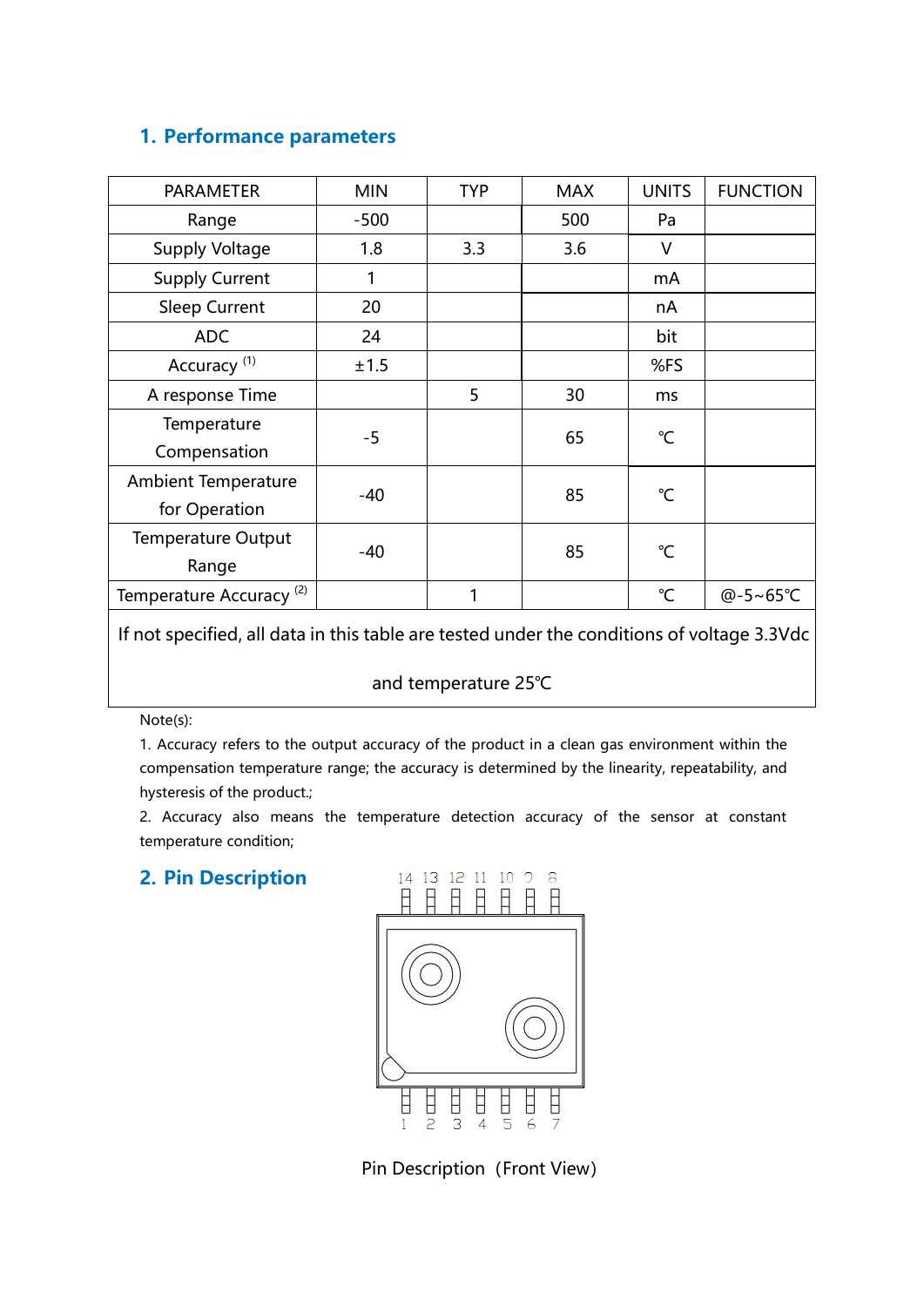| <b>FUNCTION</b><br>NAME<br>PIN<br>$\overline{5}$<br>GND<br>GND<br>$\boldsymbol{6}$<br>VDD<br>Power<br>$\boldsymbol{9}$<br>$\sf SDA$<br>I2C Data<br>$10\,$<br>I2C Clock<br>SCL<br>1,2,3,4,7,8,<br>${\sf NC}$<br><b>NULL</b><br>11,12,13,14 |                 |  |  |
|-------------------------------------------------------------------------------------------------------------------------------------------------------------------------------------------------------------------------------------------|-----------------|--|--|
|                                                                                                                                                                                                                                           |                 |  |  |
|                                                                                                                                                                                                                                           |                 |  |  |
|                                                                                                                                                                                                                                           |                 |  |  |
|                                                                                                                                                                                                                                           |                 |  |  |
|                                                                                                                                                                                                                                           |                 |  |  |
|                                                                                                                                                                                                                                           |                 |  |  |
|                                                                                                                                                                                                                                           |                 |  |  |
|                                                                                                                                                                                                                                           |                 |  |  |
|                                                                                                                                                                                                                                           | Pin Description |  |  |
|                                                                                                                                                                                                                                           |                 |  |  |
|                                                                                                                                                                                                                                           |                 |  |  |
|                                                                                                                                                                                                                                           |                 |  |  |
|                                                                                                                                                                                                                                           |                 |  |  |
|                                                                                                                                                                                                                                           |                 |  |  |
|                                                                                                                                                                                                                                           |                 |  |  |
|                                                                                                                                                                                                                                           |                 |  |  |
|                                                                                                                                                                                                                                           |                 |  |  |
|                                                                                                                                                                                                                                           |                 |  |  |
|                                                                                                                                                                                                                                           |                 |  |  |
| <b>3. Functional Description</b>                                                                                                                                                                                                          |                 |  |  |
| <b>3.1 Typical Circuit</b>                                                                                                                                                                                                                |                 |  |  |
|                                                                                                                                                                                                                                           |                 |  |  |



Note 1: VDD/GND/SDA/SCL must be powered on and down at the same time to<br>Note 1: VDD/GND/SDA/SCL must be powered on and down at the same time to<br>avoid incomplete data transmission that may cause the sensor to enter the<br>BUS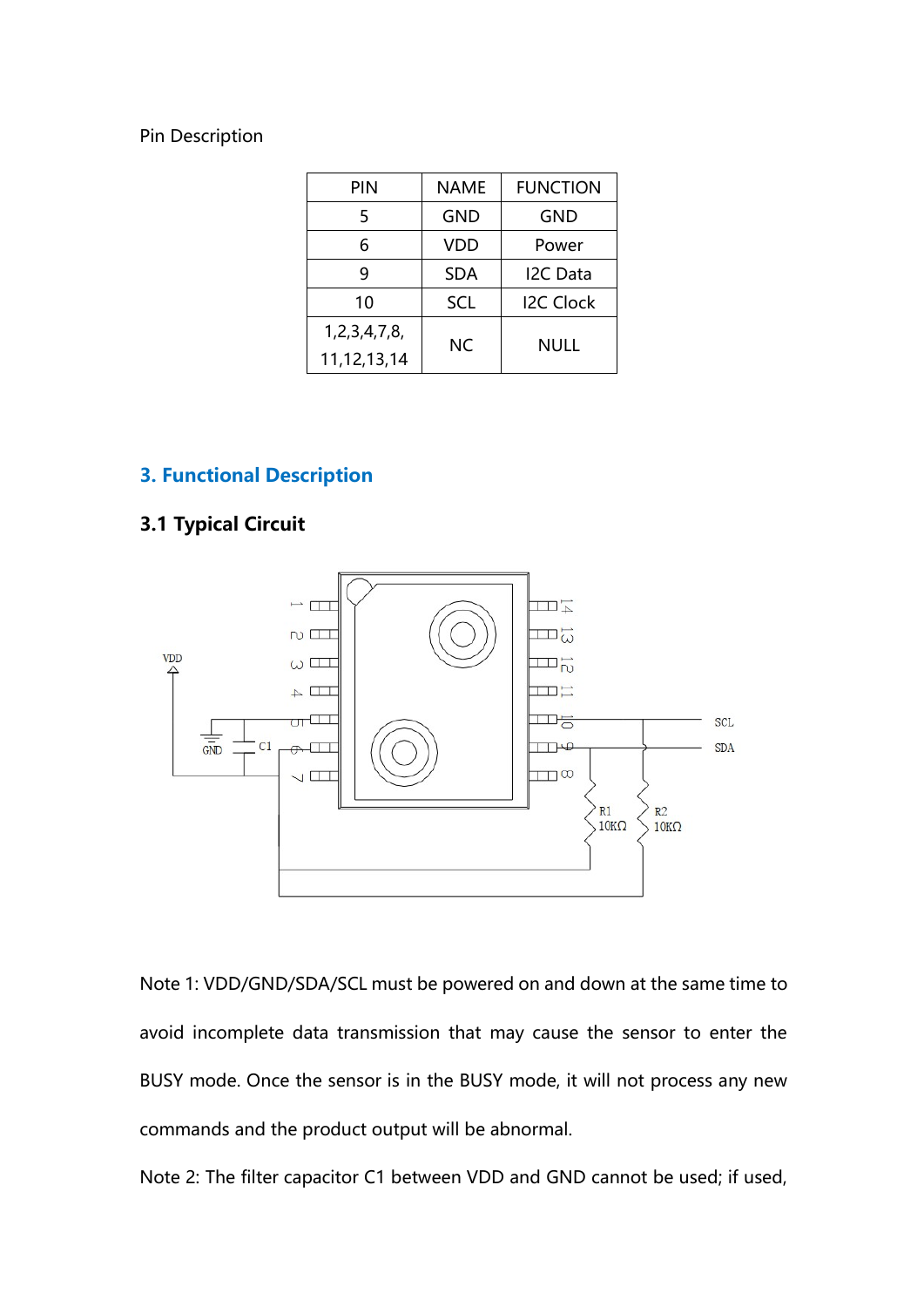$C1 \le 100$ nf.<br>Note 3: The MCU is prohibited to communicate data with the sensor within<br>30ms of the sensor's power off. C1≤100nf.<br>Note 3: The MCU is prohibited to communicate data with the sensor within<br>30ms of the sensor's power off.<br>3.2 I2C Port C1≤100nf.<br>
Note 3: The MCU is prohibited to communicate data with the sensor<br>
30ms of the sensor's power off.<br> **3.2 I2C Port**<br> **3.2.1 LWLP5000-5XD Address Description**<br>
LWLP5000-5XD I2C Address  $C1 \le 100$ nf.<br>
Note 3: The MCU is prohibited to communicate data with the sensor within<br>
30ms of the sensor's power off.<br>
3.2.1 LWLP5000-5XD Address Description<br>
LWLP5000-5XD I2C Address<br>
7.

| LWLP5000-5XD I2C Address |  |
|--------------------------|--|
|                          |  |

|           | $C1 \leq 100$ nf.                               |                |                          |                |                |                |                                                                          |
|-----------|-------------------------------------------------|----------------|--------------------------|----------------|----------------|----------------|--------------------------------------------------------------------------|
|           |                                                 |                |                          |                |                |                | Note 3: The MCU is prohibited to communicate data with the sensor within |
|           | 30ms of the sensor's power off.                 |                |                          |                |                |                |                                                                          |
|           | 3.2 I2C Port                                    |                |                          |                |                |                |                                                                          |
|           | 3.2.1 LWLP5000-5XD Address Description          |                |                          |                |                |                |                                                                          |
|           |                                                 |                | LWLP5000-5XD I2C Address |                |                |                |                                                                          |
| A7        | A <sub>6</sub>                                  | A <sub>5</sub> | A4                       | A <sub>3</sub> | A <sub>2</sub> | A <sub>1</sub> | W/R                                                                      |
| $\pmb{0}$ | $\mathbf 0$                                     | $\mathbf 0$    | $\mathbf 0$              | $\mathbf 0$    | $\mathbf 0$    | $\pmb{0}$      | 0/1                                                                      |
|           | A1~A7 are address bits, W/R is read/write bit.  |                |                          |                |                |                |                                                                          |
|           | Write register address command: 00000000 (0x00) |                |                          |                |                |                |                                                                          |
|           | Read register address command: 00000001 (0x01)  |                |                          |                |                |                |                                                                          |
|           |                                                 |                |                          |                |                |                |                                                                          |
|           |                                                 |                |                          |                |                |                |                                                                          |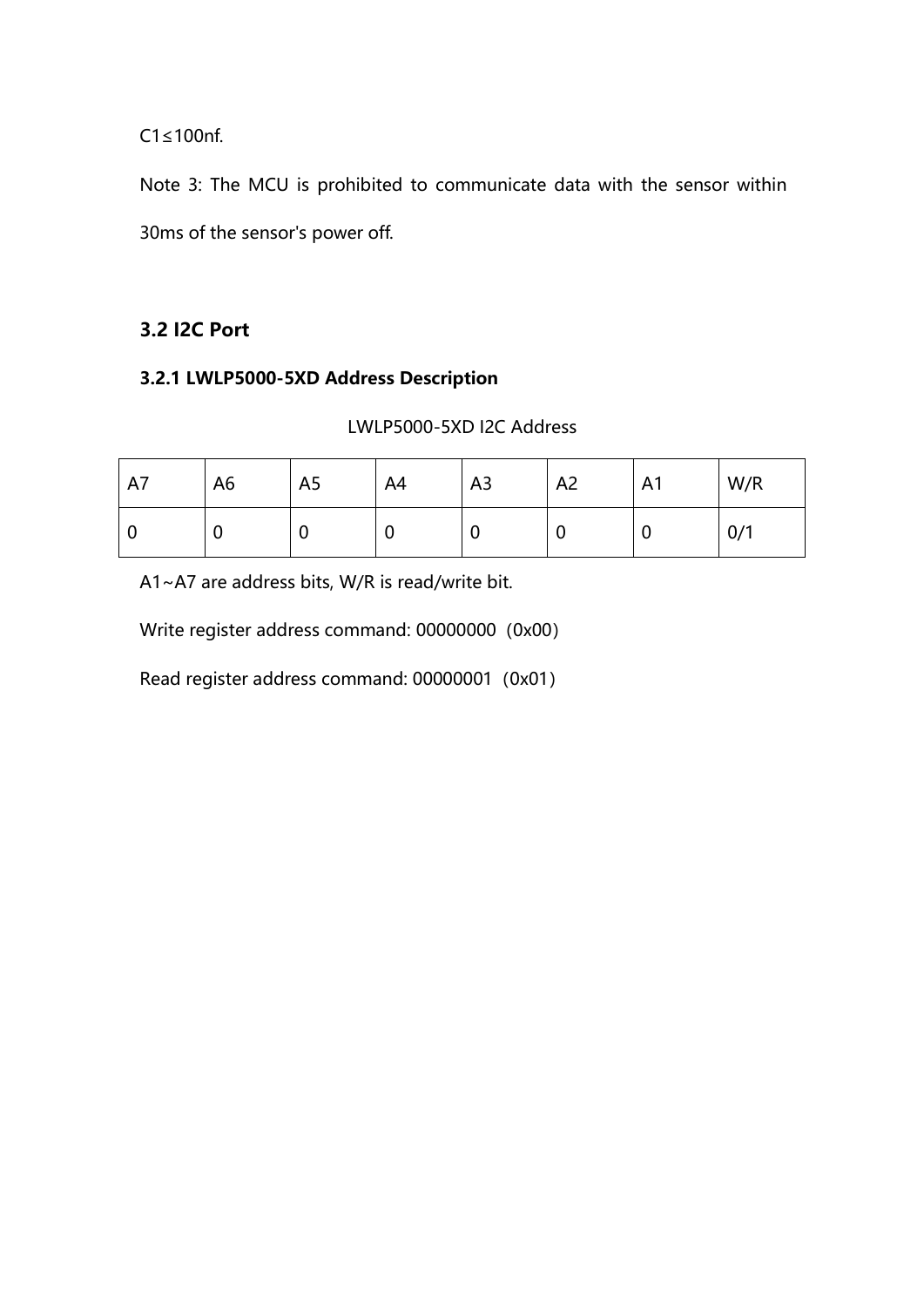| 3.2.2 I2C Timing Characteristics                  |         |                      |             |            |            |              |
|---------------------------------------------------|---------|----------------------|-------------|------------|------------|--------------|
|                                                   |         |                      |             |            |            |              |
| PARAMETER                                         | SYMBOL  | <b>CONDITIONS</b>    | <b>MIN</b>  | <b>TYP</b> | <b>MAX</b> | <b>UNITS</b> |
| <b>SCL Clock Frequency</b>                        | Fscl    | Pull-up=10k $\Omega$ | $\mathbf 0$ |            | 400        | <b>KHz</b>   |
| <b>Bus Free Time Between</b>                      | tBUF    |                      | 1.5         |            |            | μs           |
| STOP and START                                    |         |                      |             |            |            |              |
| Conditions                                        |         |                      |             |            |            |              |
| Hold Time (Repeated)                              | tHD.STA |                      | 0.6         |            |            | μs           |
| <b>START Condition</b>                            |         |                      |             |            |            |              |
| <b>START Setup Time</b>                           | tSU.STA |                      | 0.6         |            |            | μs           |
| Setup Time for STOP                               | tSU.STO |                      | 0.6         |            |            | μs           |
| Condition                                         |         |                      |             |            |            |              |
| Data Hold Time                                    | tHD.DAT |                      | 100         |            |            | ns           |
| Data Setup Time                                   | tSU.DAT |                      | 100         |            |            | ns           |
| Low Period of SCL Clock                           | tLOW    |                      | 1.5         |            |            | μs           |
|                                                   | tHIGH   |                      | 0.6         |            |            | μs           |
|                                                   |         |                      | 30          |            | 500        | ns           |
| High Period of SCL Clock<br>Rise Time of Both SDA | tR      |                      |             |            |            |              |
|                                                   |         |                      |             |            |            |              |
| and SCL Signals<br>Fall Time of Both SDA          | tF      |                      | 30          |            | 500        | ns           |

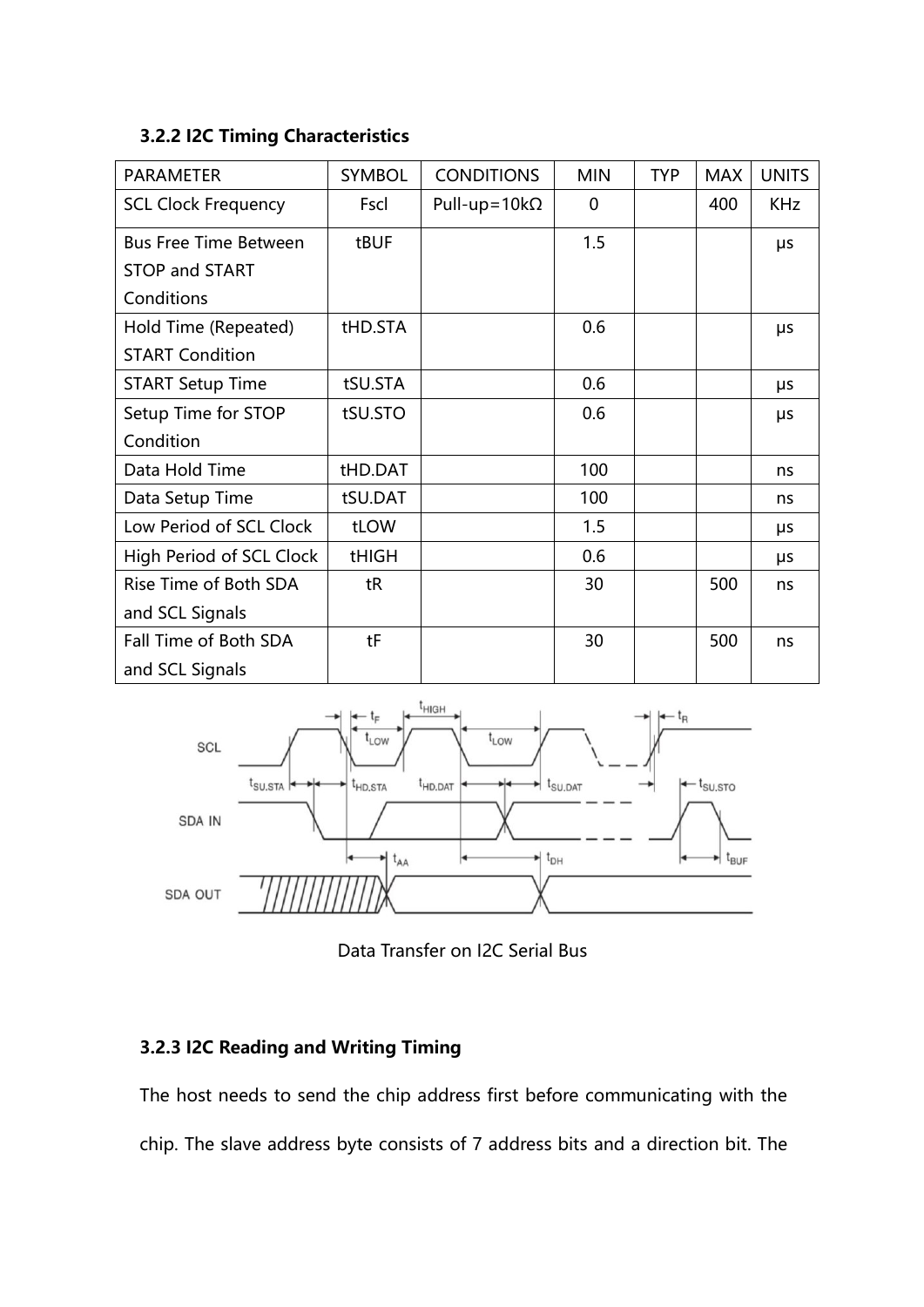read/write bit determines whether the slave will receive or send. The I2C<br>address of the chip is 0000000, the writing address of the chip is 0x00, and the<br>reading address of the chip is 0x01. read/write bit determines whether the slave will receive or send. The I2C<br>address of the chip is 0000000, the writing address of the chip is 0x00, and the<br>reading address of the chip is 0x01. read/write bit determines whether the slave will receive or send. The I2C<br>address of the chip is 0000000, the writing address of the chip is 0x00, and the<br>reading address of the chip is 0x01.<br>Command Request<br>From Master to



| configuration.                                                                                                                                                                      |  |
|-------------------------------------------------------------------------------------------------------------------------------------------------------------------------------------|--|
| Read Data (I2C Read)                                                                                                                                                                |  |
| Read register                                                                                                                                                                       |  |
| MemDat<br>MemDat<br>$N$ $P$<br>S SlaveAddr<br><b>Status</b><br>Α<br>27:0><br><15:8>                                                                                                 |  |
| read                                                                                                                                                                                |  |
| Complete measurement command (AA <sub>HFX</sub> )                                                                                                                                   |  |
| SensorDat<br>SensorDat<br>SensorDat<br>TempDat<br>TempDat<br><b>TempDat</b><br>s<br>$N$ $P$<br>SlaveAddr<br><b>Status</b><br>23:16<br><15:8><br>27:0><br>< 23:16<br><15:8><br><7:0> |  |
| read                                                                                                                                                                                |  |
| 3.2.4 Pressure Register<br>The pressure is calculated as follows:                                                                                                                   |  |
| $P(pa) = \left(\frac{Pmax - Pmin}{2^{14}}\right) * P1 + Pmin$                                                                                                                       |  |
| P - Product pressure output value, unit: pa;                                                                                                                                        |  |
| $P1 - I2C$ data of the pressure at the pressure point;                                                                                                                              |  |
|                                                                                                                                                                                     |  |
|                                                                                                                                                                                     |  |
|                                                                                                                                                                                     |  |

$$
P(pa)=\left(\frac{Pmax-Pmin}{2^{14}}\right)*P1+Pmin
$$

- 
-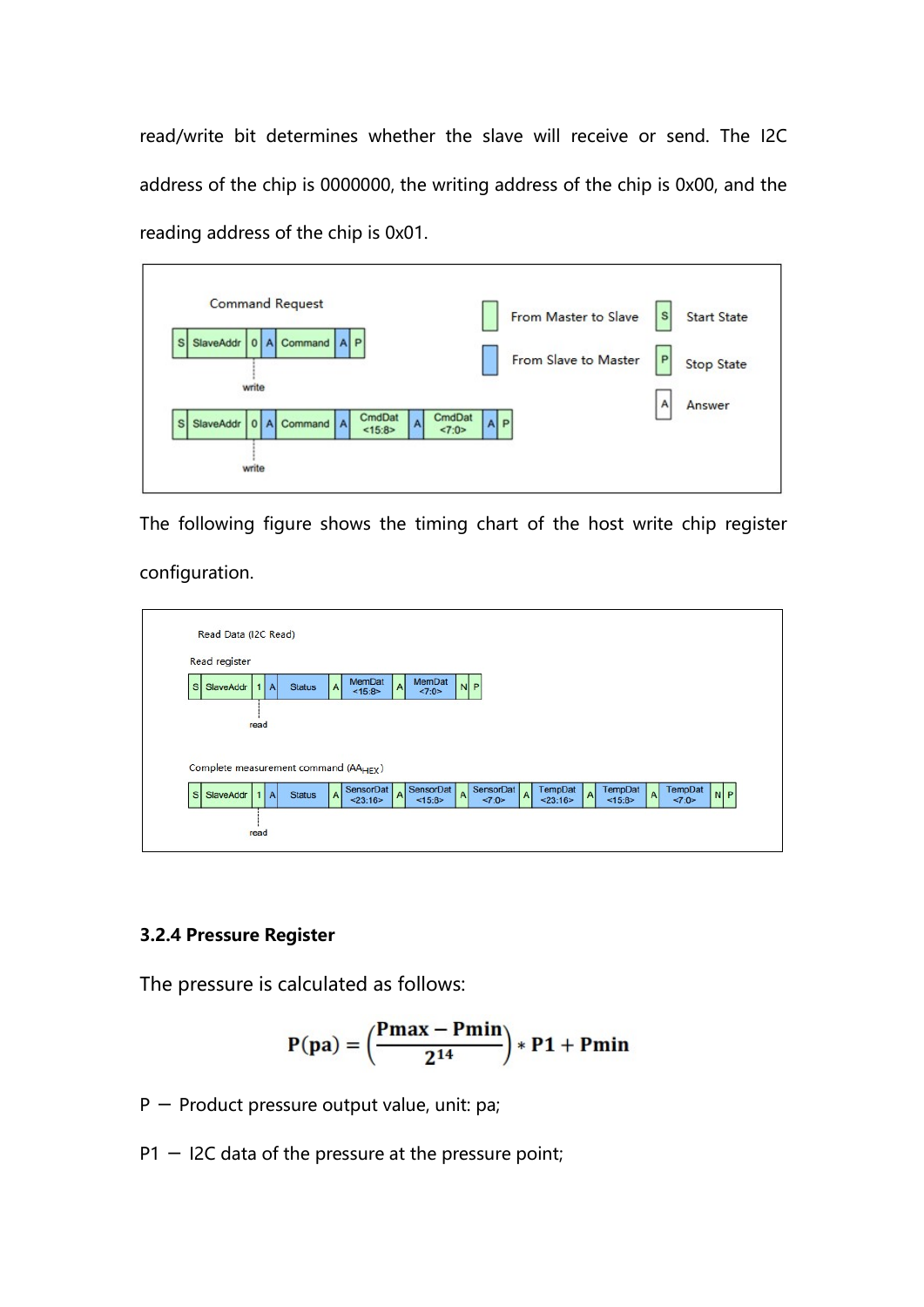- Pmax The upper limit of the product pressure, unit: pa;<br>Pmin The lower limit of the product pressure, unit: pa; Pmax — The upper limit of the product pressure, unit: pa;<br>Pmin — The lower limit of the product pressure, unit: pa;<br>Description of Pressure Registers
- 

|          | Pmax $-$ The upper limit of the product pressure, unit: pa; |              |
|----------|-------------------------------------------------------------|--------------|
|          | Pmin - The lower limit of the product pressure, unit: pa;   |              |
|          |                                                             |              |
|          | Description of Pressure Registers                           |              |
| Name     | Bit(s)                                                      | Description  |
| Pressure | [23:10] pressure                                            | Read Only    |
|          | [09:00] Reserved                                            | 0(Read Only) |
|          |                                                             |              |
|          |                                                             |              |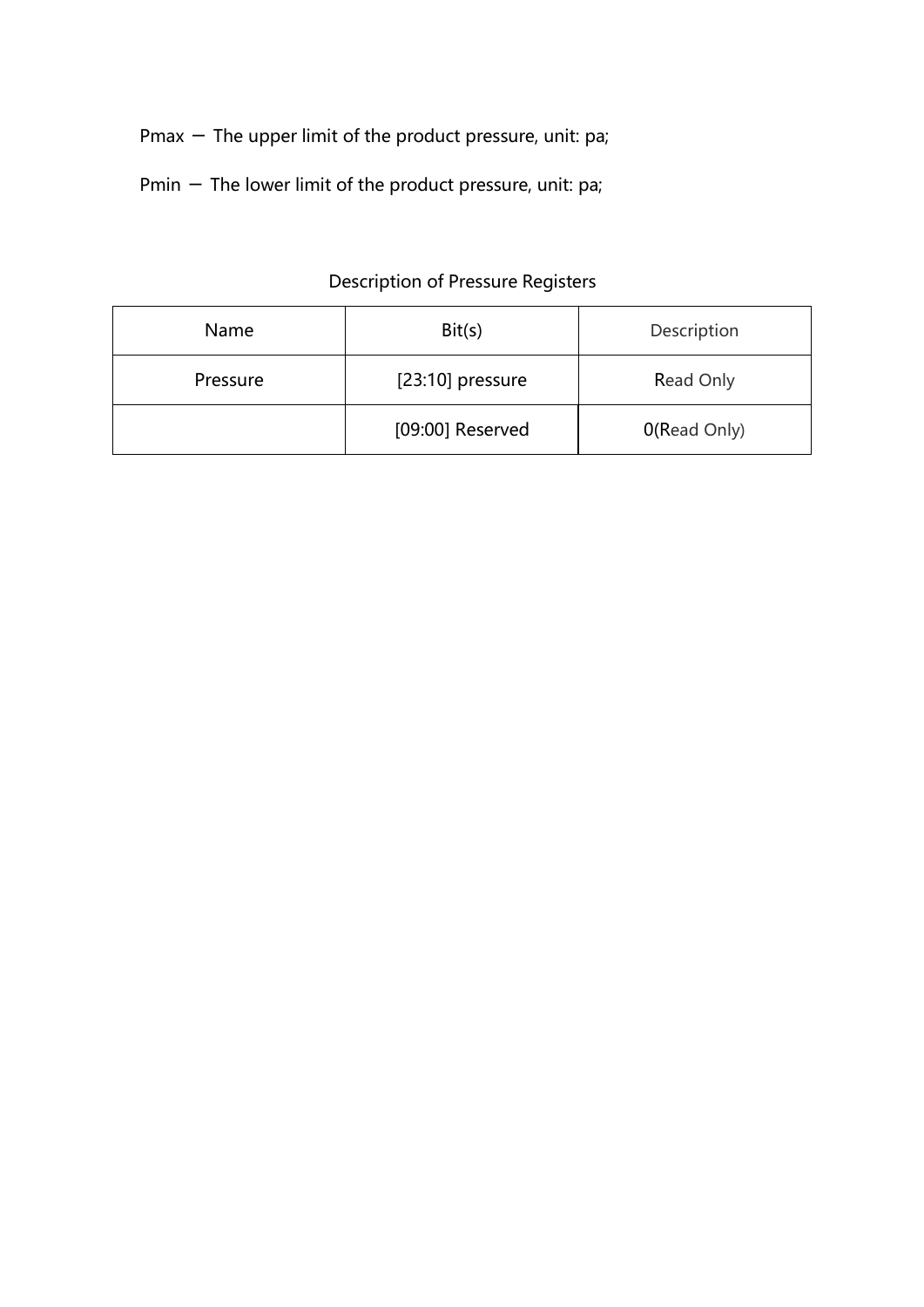3.2.5 Temperature Register<br>The temperature is calculated as follows:<br> $(25 + 40)$ 

3.2.5 Temperature Register\nThe temperature is calculated as follows:\n
$$
T({}^{\circ}C) = \left(\frac{85 + 40}{2^{16}}\right) * T1 - 40
$$
\n
$$
T - \text{Product temperature output value, with } {}^{\circ}C \text{ as its unit};
$$
\n
$$
T1 - IIC \text{ data of the temperature at this temperature point};
$$
\n
$$
\text{Description of Temperature registers}
$$

| 3.2.5 Temperature Register                                     |                                                                             |                  |  |
|----------------------------------------------------------------|-----------------------------------------------------------------------------|------------------|--|
| The temperature is calculated as follows:                      |                                                                             |                  |  |
| $T({}^{\circ}C) = \left(\frac{85+40}{2^{16}}\right) * T1 - 40$ |                                                                             |                  |  |
|                                                                | T - Product temperature output value, with $\degree$ C as its unit;         |                  |  |
|                                                                | $T1 - IIC$ data of the temperature at this temperature point;               |                  |  |
|                                                                |                                                                             |                  |  |
|                                                                | Description of Temperature Registers                                        |                  |  |
| Name                                                           | Bit(s)                                                                      | Description      |  |
| Temperature                                                    | [23:08] Temperature                                                         | <b>Read Only</b> |  |
|                                                                | $[07:00]$ Reserved                                                          | 0(Read Only)     |  |
|                                                                |                                                                             |                  |  |
|                                                                | 3.2.6 LWLP5000-5XD Chip Reading and Writing Operation                       |                  |  |
| (1) Register Configuration                                     |                                                                             |                  |  |
| a. Enable I2C;                                                 |                                                                             |                  |  |
|                                                                | b. Send the write register command 0x00 and wait for a response;            |                  |  |
|                                                                | c. Write the configuration register address 0XAA to the chip and wait for a |                  |  |
| response;                                                      |                                                                             |                  |  |
|                                                                | d. Send configuration parameters 0X00, 0X80 to the chip and wait for a      |                  |  |

- 
- 
- 
- 
- response;

**EXECT CONFIGURATE:**<br> **CONFIGURATE:**<br> **CONFIGURATE:**<br> **CONFIGURATE:**<br> **CONFIGURATE:**<br> **CONFIGURATE:**<br> **CONFIGURATE:**<br> **CONFIGURATE:**<br> **CONFIGURATE:**<br> **CONFIGURATE:**<br> **CONFIGURATE:**<br> **CONFIGURATE:**<br> **CONFIGURATE:**<br> **CONFIG** response; **3.2.6 LWLP5000-5XD Chip Reading and Writing Operation**<br>(1) Register Configuration<br>a. Enable I2C;<br>b. Send the write register command 0x00 and wait for a response;<br>c. Write the configuration register address 0XAA to the ch

data.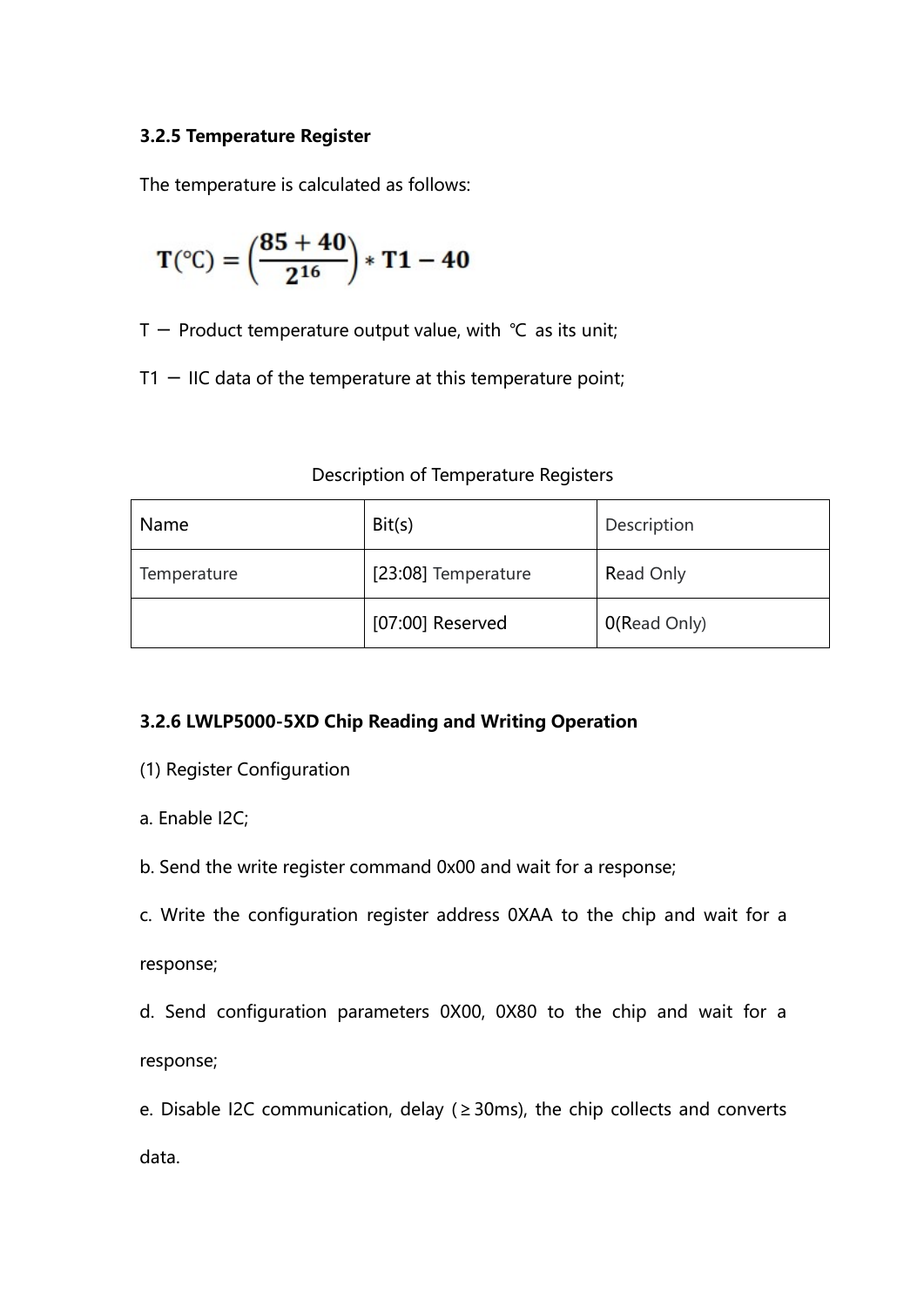- (2) Write and read data address, ask for data from the chip<br>a. Enable I2C;<br>b. Send the read register command 0x01 and wait for a response;
- (2) Write and read data address, ask for data from the chip<br>a. Enable I2C;<br>b. Send the read register command 0x01 and wait for a response;<br>c. Receive chip output data status, read three bytes of pressure data ar (2) Write and read data address, ask for data from the chip<br>a. Enable I2C;<br>b. Send the read register command 0x01 and wait for a response;<br>c. Receive chip output data status, read three bytes of pressure data and three<br>by (2) Write and read data address, ask for data from the chip<br>a. Enable l2C;<br>b. Send the read register command 0x01 and wait for a response;<br>c. Receive chip output data status, read three bytes of pressure data and three<br>byt (2) Write and read data address, ask for data from the chip<br>a. Enable l2C;<br>b. Send the read register command 0x01 and wait for a response;<br>c. Receive chip output data status, read three bytes of pressure data and three<br>byt (2) Write and read data address, ask for data from the chip<br>a. Enable I2C;<br>b. Send the read register command 0x01 and wait for a response;<br>c. Receive chip output data status, read three bytes of pressure data and th<br>bytes (2) Write and read data address, ask for data from the chip<br>a. Enable l2C;<br>b. Send the read register command 0x01 and wait for a response;<br>c. Receive chip output data status, read three bytes of pressure data and three<br>byt

- 
-